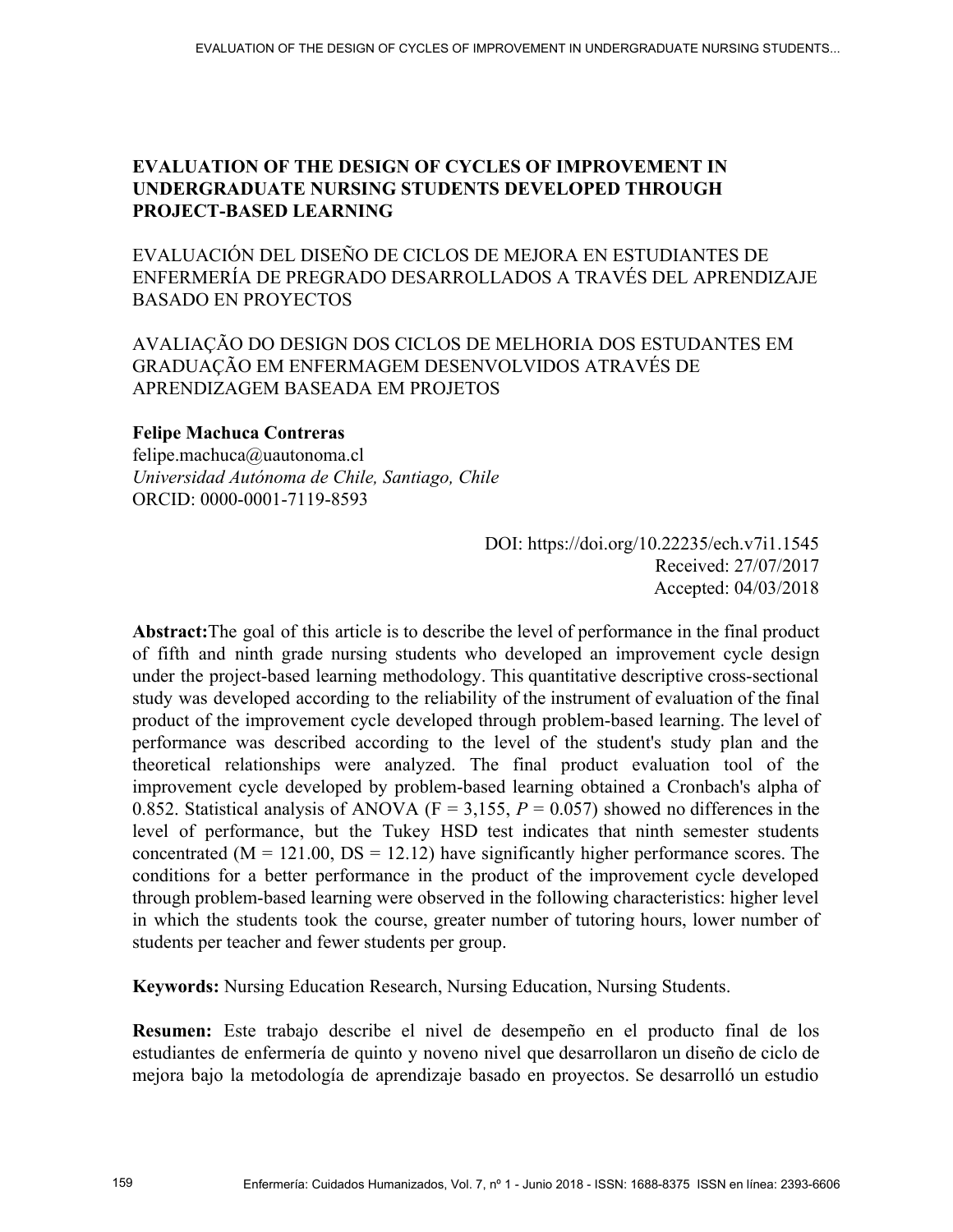cuantitativo descriptivo transversal, en el cual se analizó la confiabilidad del instrumento de evaluación del producto final del ciclo de mejora desarrollado a través del aprendizaje basado en problemas, se describió el nivel de desempeño según el nivel del plan de estudio de los estudiantes y se analizaron las relaciones teóricas. En cuanto a los resultados, el instrumento de evaluación del producto final del ciclo de mejora desarrollado por el aprendizaje basado en problemas obtuvo un alfa de Cronbach de 0,852. El test estadístico de ANOVA (F = 3,155, *P* = 0,057) no muestra diferencias en el nivel de desempeño, pero el test Tukey HSD indica que los estudiantes de noveno semestre concentrado  $(M = 121,00)$ , DS = 12,12) tienen significativamente mayor puntaje de desempeño. Se concluye que las condiciones para un mejor desempeño en el producto del ciclo de mejora desarrollado a través del aprendizaje basado en problemas se observan en las siguientes características: nivel superior en el que los estudiantes cursaron la asignatura, mayor cantidad de horas de tutoría, menor número de estudiantes por profesor y menor cantidad de estudiantes por grupo.

**Palabras claves:** Investigación en Educación de Enfermería, Educación en Enfermería, Estudiantes de Enfermería.

**Resumo:** O Objetivo FOI escrever o nível de desempenho no produto final dos estudantes de enfermagem de quinto e nono ano que desenvolveram um projeto de ciclo de melhoria de acordo com a metodologia de aprendizado baseada em projetos. É um estudo transversal descritiva quantitativa foi realizada. Em que se analisou a confiabilidade do instrumento de avaliação do produto final do ciclo de melhoria desenvolvido através de aprendizagem baseada em problemas, o nível de desempenho foi descrito de acordo com o nível do plano de estudo do aluno e as relações teóricas foram analisadas. Resultados: O instrumento obteve alfa de Cronbach de 0,852. A análise estatística de ANOVA ( $F = 3,155, P = 0,057$ ) não mostrou diferenças no nível de desempenho. Mas o teste Tukey HSD indica que os alunos no nono semestre se concentrada ( $M = 121,00$ ,  $DS = 12,12$ ) apresentam pontuações de desempenho significativamente maiores. Conclui-se que as condições para um melhor desempenho no produto do ciclo de melhoria desenvolvido através de aprendizagem baseada em problemas foram observadas nas seguintes características: nível superior em que os alunos cursaram o curso, maior número de horas de tutoria, menor número de alunos por professora e menos alunos por grupo.

**Palavras chaves:** Pesquisa em Educação de Enfermagem, Educação em Enfermagem, Estudantes de Enfermagem.

# **INTRODUCTION**

Since its beginning, nursing has sought its professional and disciplinary position that has made it travel through different paradigms, configuring in this way what we know as current nursing (professional-discipline). This journey has led to the development of different educational models permeated by the discipline and prevailing paradigm at the time (1). From the Carper's efforts in her knowledge patterns or those of a curriculum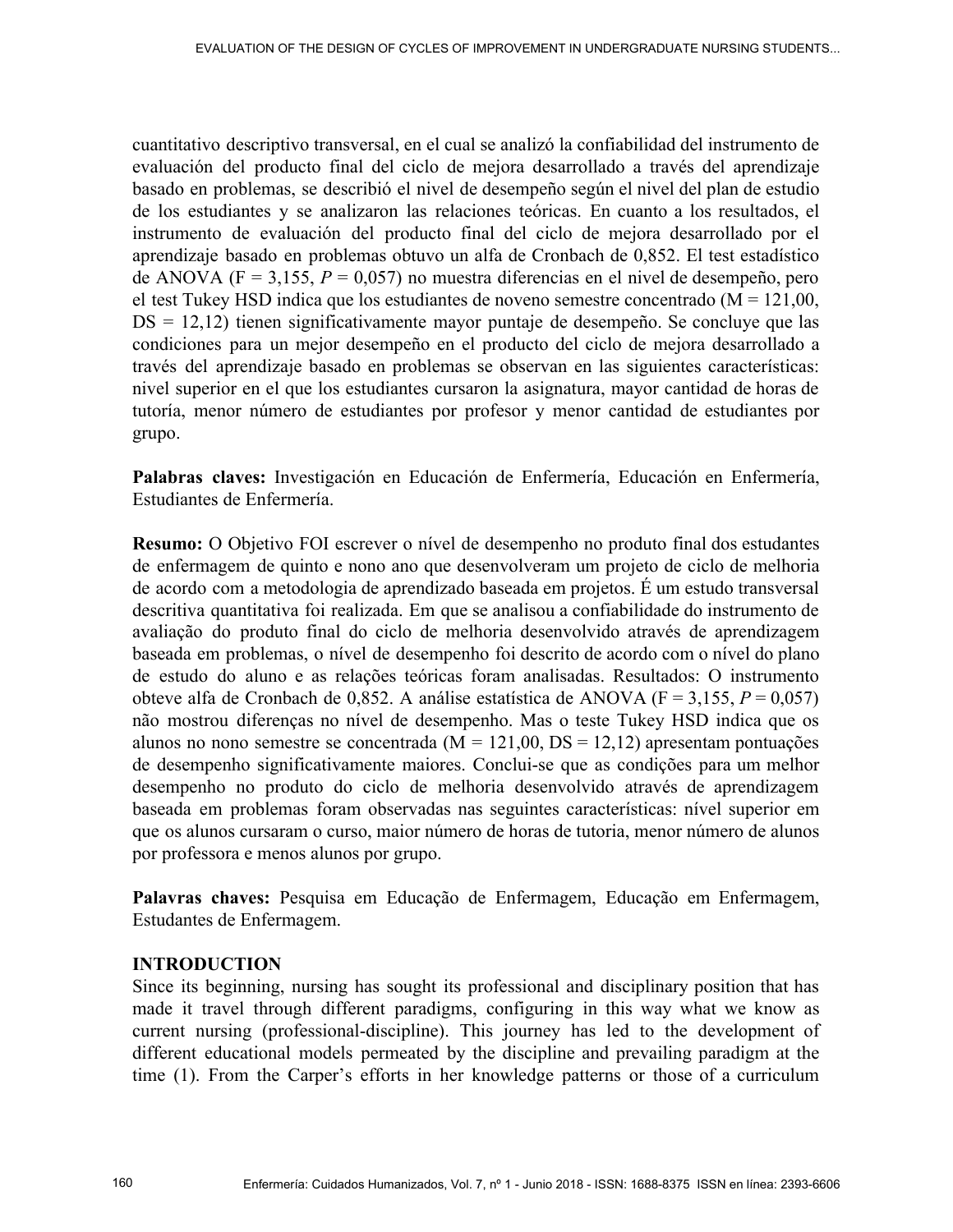based on the caring science proposed by Watson, they show the constant need to innovate and improve the teaching-learning processes in nursing education (2, 3).

In turn, from theorization in education about learning, as a proposal, we can accept the one described by Pylyshyn, which proposes transiting from a level of syntactic explanation to a semantic one (with meaning), which is achieved through the conceptualization and can be developed only if there is a context that allows a located teaching-learning process (4).

From the above, to achieve the development of this teaching-learning process we can determine the following three taxonomic levels: a) the conceptualization, the development of operational schemes that allow you to act in the context (or situation) to the student, b) the transfer, what the student must be able to apply what has been learned in a context, and c) the creation, in which the student in different contexts can respond to the problems with innovative, original and creative productions (5).

In relation to the above mentioned, it is necessary to have teaching tools that can respond to the different taxonomic levels developed in the previous point. Problem-based learning (PBL) or project-oriented learning (POL) is focused on the creation as a didactic tool for the formation of a graduate program in nursing.

The PBL can be described as a student-centered approach where the search for solutions to contextual problems is privileged, through inquiry, debating ideas, generating predictions, designing plans, receiving and analysing data, drawing conclusions, communicating their findings, generating new questions and products. In addition, the collaborative work of the students acquires real relevance when it is contextualized in an issue which entails the development of research from the real world and from an inclusive view towards interdisciplinarity (6).

The main characteristics of the project-based approach are: a) learning by doing: characterized by the idea that learning is more effective when the theory is put into practice, b) real-world problems: they are central to the development of the PBL, since achieving the connection of the academy and the external environment generates and sustains the motivation and interest on the part of the students, c) the tutor's "a guide to the side": the role of the teacher is described as a facilitator or mentor, changing their traditional role from a knowledge distributor to a process manager, essentially a supervisor and moderator, d) interdisciplinarity: emphasis is placed on it, since the complexity of social problems poses a challenge for adaptability and Critical thinking, putting in check the approach to the topics only from the discipline, e) Collaboration and teamwork: the process of teamwork and the skills and qualities that this generates are part of the learning outcomes of the PBL, and f) a final product: it is distinctive for the methodology since the generation of a quality product drives the planning, production and evaluation of the project (7).

On the other hand, the Improvement Cycle (IC) was born as a tool in the management of quality in the context of the health system that has a multidisciplinary perspective, since this methodology was born in engineering and it has been permeating the disciplines of the health sciences, and especially nursing, over the years (8). The IC was born from the look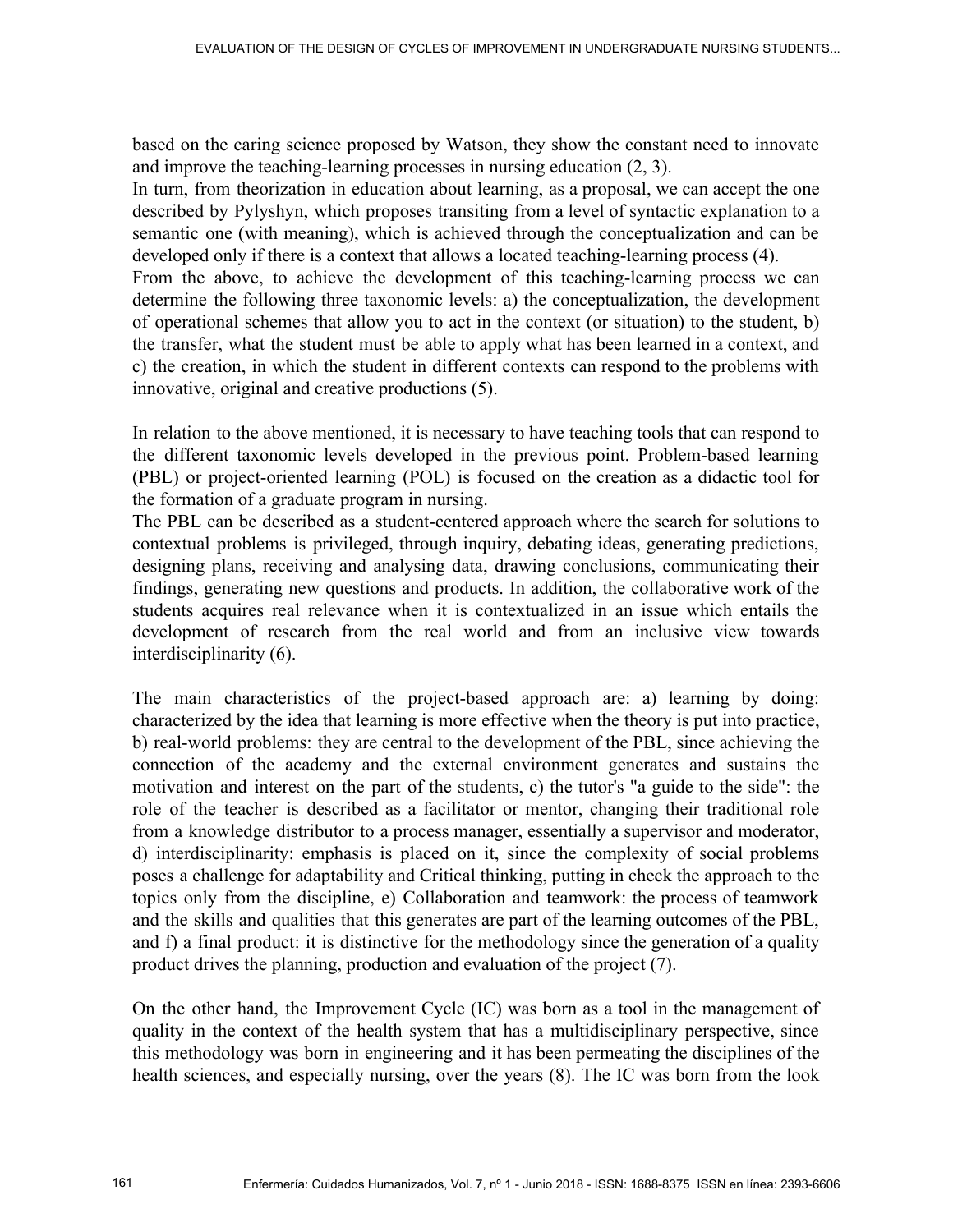posed by Deming and his PDCA cycle (Plan - Do - Check - Act). It seeks to quantitatively systematize the decision making and objectify the improvement in the quality of care (9). It has been defined as a systematic methodology with structured and well-defined stages, which supports clinical management in different areas such as the clinical management of patients in different contexts. As examples of the versatility of this tool we can list the following studies: a) Salinas et al applied the method in patients with pancreatitis in hospitalized patients, b) Patón Villar et al intervened in the management of pressure ulcers in hospitalized patients, c) Machuca Contreras evaluated and improved the maintenance of donor potential in the context of organ transplantation in a critical patient unit and d) Calle-Urra et al improved clinical records in hospitals (10-13). In this way, the improvement cycle and its structure achieve the pursuit of objectives for improvement opportunities to intervene, with a positive impact on continuous improvement.

When exploring the tools and stages that are developed in the improvement cycles, the currents that have been developed are diverse, but there is consensus on minimum elements that must be established. A proposal of these elements that can be used for the design of the improvement cycle consists of four stages: the situational diagnosis, the identification of the opportunity to improve, the first measurement of the level of quality and the design of the intervention. These four stages of the improvement plan design correspond to the Plan stage in the PCDA cycle (9, 14).

The design of the IC can be characterized with the following aspects: a) situational diagnosis: it is the starting point of the improvement cycle, the information is collected from the stages of the administrative process and the tools that accompany it, b) identification of the opportunity for improvement: after the information has been collected, the decision is made regarding the improvement opportunity (OM), different tools are used for the prioritization and description of OM, c) the first measurement of the quality level: the quantification of OM is proposed, translating it into a quantitative indicator, and d) design of the intervention: this is the proposal of interventions with the activities to be carried out, the objectives to be met, the evaluation proposals and the expected results. In addition, a theoretical support is built and demonstrates the effectiveness of the interventions (14, 15).

As mentioned above, this IC is methodologically compatible with the use of PBL as a teaching strategy for the teaching-learning process from the taxonomic level of creation. This is because the IC seeks to solve a problem of clinical practice (for nursing) and quantify this improvement; in addition to this, the PBL has a similar objective since it seeks to attain meaningful learning from doing through mentoring in a controlled environment which results in the creation of a product. In addition, since both methodologies have a sequential process with clear and defined stages, they can be complemented to achieve the final product, which in this case is the design of an IC (16, 17).

On the other hand, not only is it necessary to monitor the impact of the implementation of the PBL as a didactic strategy in the undergraduate training of nursing students, but also to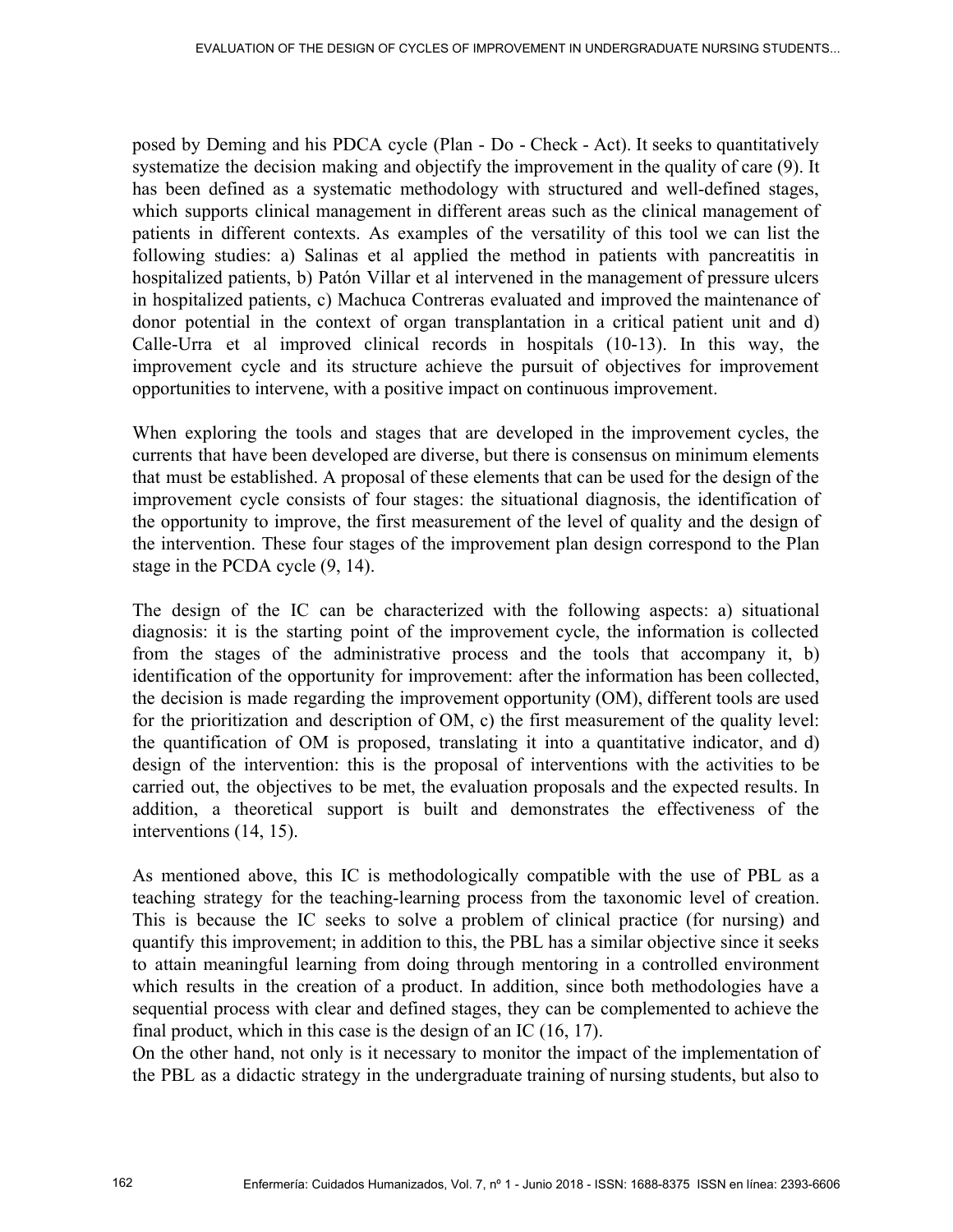add the IC as a tool that helps in decision making in the management of care nursing of these nurses in training.

It is for this reason that in this study the use of an instrument that measures the level of student performance around the final product of the PBL is a practical way of evaluating the IC implementation based on PBL. Considering the above, this study was developed with the objective of describing the level of performance of the fifth and ninth grade nursing students who developed a better cycle design under the project-based learning methodology.

### **METHODOLOGY**

Regarding the design of the study, it was developed under a cross-sectional descriptive quantitative design in a university setting in Santiago, Chile. It was considered an intentional convenience sample of 33 groups (with a total of 183 undergraduate students of the nursing program involved in the study). Participants took courses in the administration of health services (study plan I) and quality in the management of care (study plan II) during the first semester (March - July) of the year 2017, which corresponds to the ninth and fifth semester respectively in their study plans (with a biannual workload of 108 hours in the study plan I and 36 hours in the study plan II).

These students studied their subjects whose character is theoretical. The structure of these subjects was dynamized with a theoretical concentration of 9 weeks and 9 weeks for the development of the design of an improvement cycle. In the case of students who had their subject in a concentrated modality, both (theory and design) were carried out in parallel. In the nine weeks of the improvement cycle development, the didactic strategy of the project-based learning with structured phases was incorporated so as to facilitate the theoretical construction, through tutoring for the application in the problem case that was delivered to the beginning of the process, generating working groups for this purpose.

For this study, three levels were determined, corresponding to the semester and modality in which the subject was studied: a) Fifth semester: corresponds to the students who studied their subject in the fifth semester of their curriculum, b) Ninth Semester Regular: Corresponds to the students who took their subject in the ninth semester of their curriculum and in the 18 academic weeks, and c) Ninth semester concentrated: corresponds to the students who studied their subject in the ninth semester of their curriculum and in 9 academic weeks.

Likewise, the teams that the students formed were determined as working groups in order to be able to develop the IC design through the PBL. The inclusion criteria for the groups were: a) having taken the courses in a regular manner (18 academic weeks) or concentrated (9 academic weeks) during the first semester of 2017, b) having formed working groups of at least four members, and c) having completed the total tutoring process for the improvement cycle.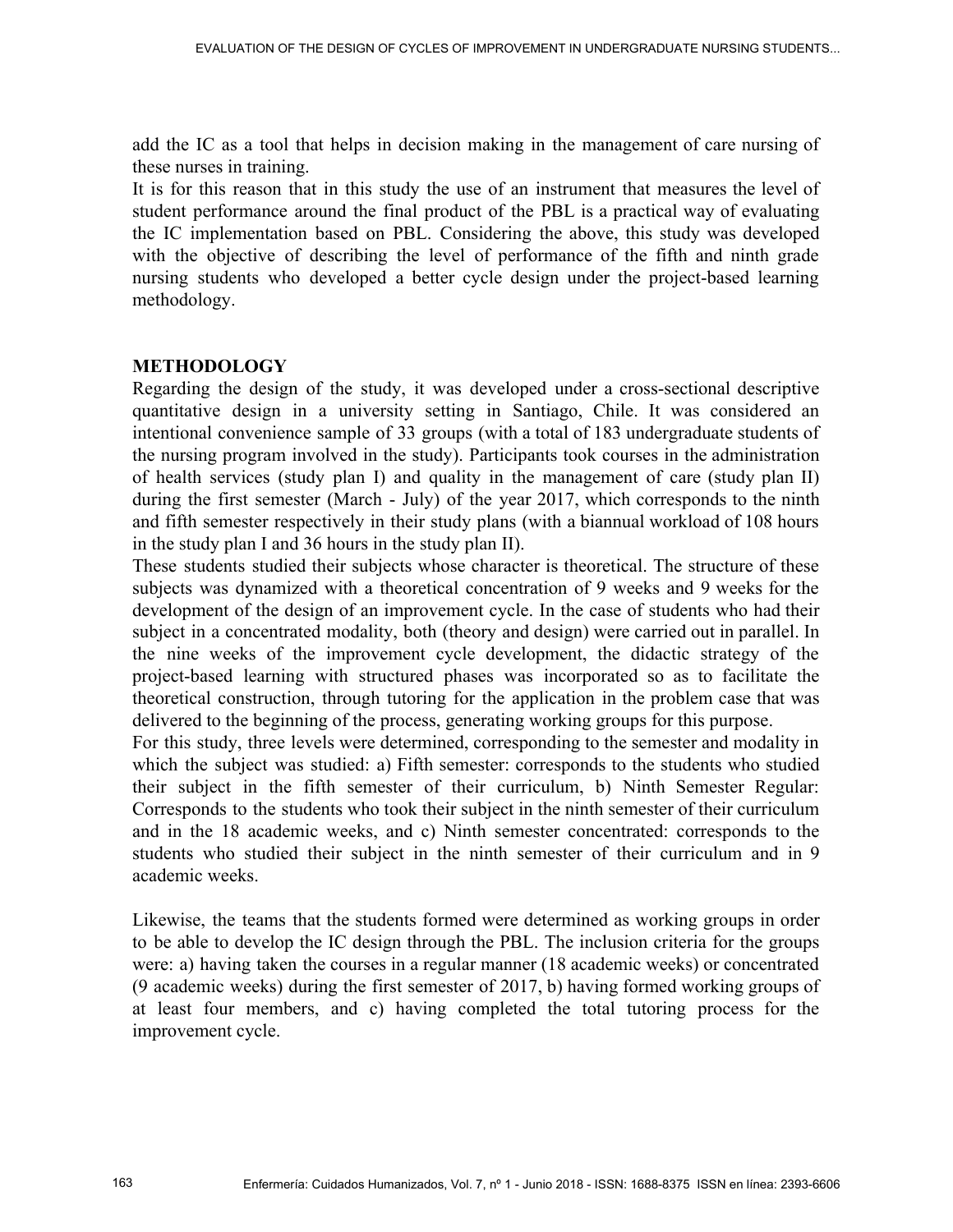The instrument is an evaluation guideline that was designed by the author as part of the evaluation tools of the subjects described above. The evaluation guideline corresponds to a seven-point Likert type rating scale, composed of seven evaluation criteria: a) General Aspects, b) Introduction, c) Situational Diagnosis, d) Identification of the Opportunity for Improvement, e) Design of the intervention, f) Conclusion, and, g) References. Of these seven evaluation criteria, the 19 items were screened as indicators.

In turn, these seven criteria are divided into four dimensions: a) Academic Writing: with 8 items that correspond to the criteria: General Aspects (2 items), Introduction (2 items), Conclusion (2 items ) and References (2) items ), b) Situational diagnosis: comprising the situational diagnostic criterion with 2 items, c) Identification of the improvement opportunity corresponding to the criterion of the same name that includes 3 items, and d) Design of the intervention bearing the same name of the criterion that is made up of 6 items. Thus, the instrument (evaluation guideline) containing 19 items can vary from 19 points (lower performance) to 133 points (higher performance), taking into account that the higher score is considered a greater performance in the design of a cycle of improvement.

The data for this study was collected from the evaluation guidelines applied to the final products of each working group during the month of July 2017 in the subjects of quality in the management of care and administration of health services as part of the finalization of the improvement cycle design. The scale of appreciation was applied by the same observer for the 33 cases and the secondary analysis of the data of the instrument was developed from them.

Ethical considerations: the management of the information was carried out only by the researcher following the precepts of Ezequiel Emanuel, through informed consent, ensuring confidentiality and anonymity. In turn, given the nature of the collection and analysis of information that is of a secondary nature, the risk in which the participant could be affected in the development of their subject was considered as low, since the data collection started with the evaluation process completely closed. In the same way, prior to the beginning of the study, the students had the opportunity to know the result of their evaluation and the adequate feedback of it (18).

The statistical package IBM SPSS Statics in version 23.0.0.2 was used for the statistical analysis. Descriptive statistics were applied for the analysis of demographic characteristics and distribution by level. The Cronbach's alpha was calculated as a statistical test of internal consistency to establish the reliability of the instrument, considering an alpha value  $\geq 0.70$  acceptable (19, 20). To test the theoretical relationships, a one-way analysis of variance (ANOVA) was performed, together with a post hoc analysis with the Tukey HSD test. Values of P less than 0.05 are considered significant (21, 22).

# **RESULTS**

The mean number of members per group was 5.5, with the highest ratio of students per group to the ninth regular level  $(M = 7.1)$ . More than half of the students belonged to the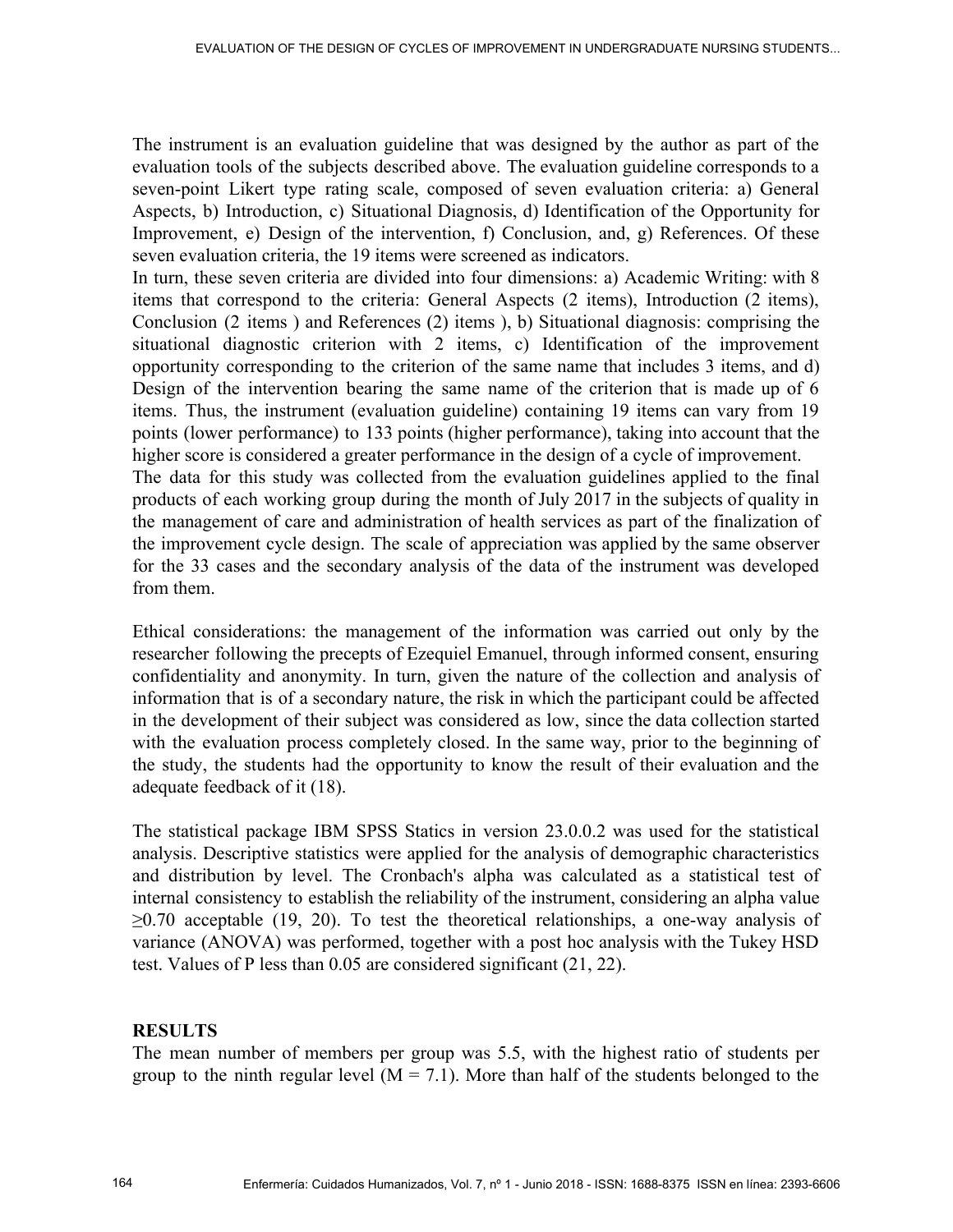fifth level (53.6%), while 27.3% and 19.1% correspond to the ninth regular and concentrated level, respectively. The majority of the students were women (83.4%) and all the levels received the same percentage of hours (33%) of tutoring in relation to their attendance hours for the subjects (see Table 1). The Cronbach's alpha calculated for the whole scale was 0.852, Cronbach's lower alpha being if item 15 were eliminated (0.835). At the same time, Cronbach's highest alpha if an item was eliminated was for item 9 (0.865), these indicate a good internal consistency (see Table 2).

**Table 1.** Demographic characteristics and distribution by level

| Demographics                  | Mean |      |
|-------------------------------|------|------|
| Members by group              | 5,5  |      |
| Fifth semester                | 5,2  |      |
| Ninth semester (regular)      | 7,1  |      |
| Ninth semester (concentrated) | 5,0  |      |
|                               | n    | %    |
| Gender                        |      |      |
| Female                        | 153  | 83,6 |
| Male                          | 30   | 16,4 |
| Level                         |      |      |
| Fifth semester                | 98   | 53,6 |
| Ninth semester (regular)      | 50   | 27,3 |
| Ninth semester (concentrated) | 35   | 19,1 |
| Groups                        |      |      |
| Fifth semester                | 19   | 57,6 |
| Ninth semester (regular)      | 7    | 21,2 |
| Ninth semester (concentrated) | 7    | 21,2 |
| Class hours real tutoring     |      |      |
| Fifth semester                | 12   | 33,3 |
| Ninth semester (regular)      | 36   | 33,3 |
| Ninth semester (concentrated) | 36   | 33,3 |

Table 1 Demographic and distribution characteristics by level  $(statents n = 183, groups n = 33)$ 

Source: Personal Collection (2017)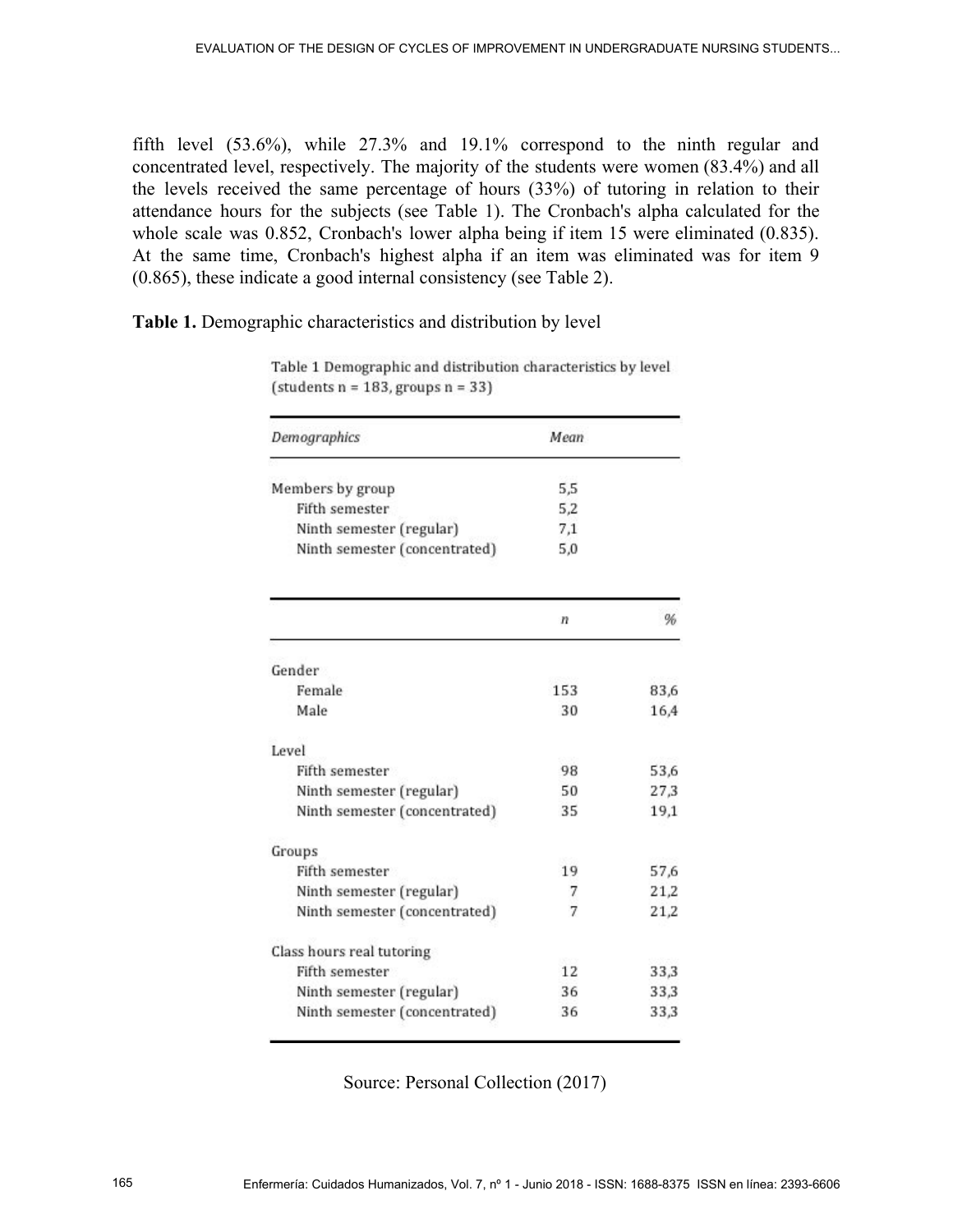El alfa de Cronbach calculado para toda la escala fue de 0,852, siendo el menor alfa de Cronbach si el ítem 15 fuese eliminado (0,835). A su, vez el mayor alfa de Cronbach si un ítem fuese eliminado fue para el ítem 9 (0,865), estos nos indican una buena consistencia interna.

## **Table 2.** Mean, standard deviation for each item.

Table 2 Mean, standard deviation for each item and Cronbach's  $\alpha$  if the item was eliminated (n = 33)

| Items of the scale |                                                                                                                                                                                     | $Mean +$ |        | SD   | Cronbach's a<br>if the item was<br>eliminated |  |
|--------------------|-------------------------------------------------------------------------------------------------------------------------------------------------------------------------------------|----------|--------|------|-----------------------------------------------|--|
|                    | 15. Perform bibliographic search and build a theoretical framework determining the level of<br>evidence to justify its intervention formulated                                      | 5.94     | $\pm$  | 1.67 | 0,835                                         |  |
|                    | 14. It assumes how the indicators should progress after the intervention                                                                                                            | 5,18     | $^{+}$ | 2,37 | 0,837                                         |  |
|                    | 12. Use indicators with a clear structure                                                                                                                                           | 5,30     | $+$    | 2.08 | 0.837                                         |  |
|                    | 13. Determine the verification points and obtaining the information for the construction of the<br>indicators                                                                       | 5,91     | $+$    | 2,07 | 0,841                                         |  |
|                    | 10. Make design of an intervention using a tool                                                                                                                                     | 6.42     | $+$    | 1.16 | 0.841                                         |  |
|                    | 11. Determine goals, purpose, components and activities                                                                                                                             | 6,48     | $\pm$  | 1.05 | 0,841                                         |  |
|                    | 19. Insert references in the text as determined by the format                                                                                                                       | 4.85     | $+$    | 2.40 | 0.841                                         |  |
|                    | 16. Make a conclusion based on the questions and objectives stated in the introduction                                                                                              | 6,09     | $\pm$  | 1.05 | 0.843                                         |  |
|                    | 3. It proposes an introduction that allows the reader to have an overview of the development<br>of the report                                                                       | 5,88     | $\pm$  | 1,49 | 0,843                                         |  |
|                    | 18. Use References in Vancouver style                                                                                                                                               | 4,91     | $^{+}$ | 2.33 | 0.844                                         |  |
| 4.                 | Determine a clear objective that is related to the work that exposes                                                                                                                | 5.03     | $\pm$  | 2.41 | 0,846                                         |  |
|                    | 17. It concludes based on your experience of your work, based on the initial questions or<br>objectives and on the usefulness of this tool in your training and professional future | 6,27     | $\pm$  | 0,93 | 0,848                                         |  |
|                    | 6. Use the SWOT to analyze the information collected and determine possible lines of action                                                                                         | 6.03     | $\pm$  | 1.29 | 0.848                                         |  |
| 8.                 | Realizes deployment of the factors that are involved in the prioritized improvement<br>opportunity                                                                                  | 6.39     | $+$    | 1.28 | 0.850                                         |  |
|                    | 7. With the situational diagnosis makes a prioritization of the improvement opportunity to<br>develop                                                                               | 6,33     | $\pm$  | 1,32 | 0,850                                         |  |
| 2.                 | It has a clear wording and spelling, which allows effective reader understanding                                                                                                    | 6,00     | $+$    | 1.04 | 0,851                                         |  |
|                    | 5. Performs administrative assessment using the stages of the administrative process,                                                                                               | 3,12     | $\pm$  | 2,68 | 0,854                                         |  |
|                    | identifying their tools and elements necessary for the situational diagnosis                                                                                                        |          |        |      |                                               |  |
| 1.                 | It has a format in which it includes an academic layout                                                                                                                             | 5,88     | $+$    | 1,32 | 0,855                                         |  |
| 9.                 | Determines the first level of quality with a quantitative indicator                                                                                                                 | 5,24     | $+$    | 2,42 | 0,865                                         |  |

## Source: Personal Collection (2017)

The bivariate analysis of the overall performance score can be seen in Table 3. The performance score does not vary in a statistically significant way as observed in the ANOVA statistical test ( $F = 3.155$ ,  $P = 0.057$ ). But the Tukey HSD test indicates that students in the ninth concentrated semester  $(M = 121.00, DS = 12.12)$  have significantly higher performance scores than fifth-semester students ( $M = 102.11$ ,  $DS = 18.58$ ,  $P =$ 0.045), not presenting this way with the students of the ninth regular semester ( $M = 107$ , 57,  $DS = 16$ , 29,  $P = 0,316$ .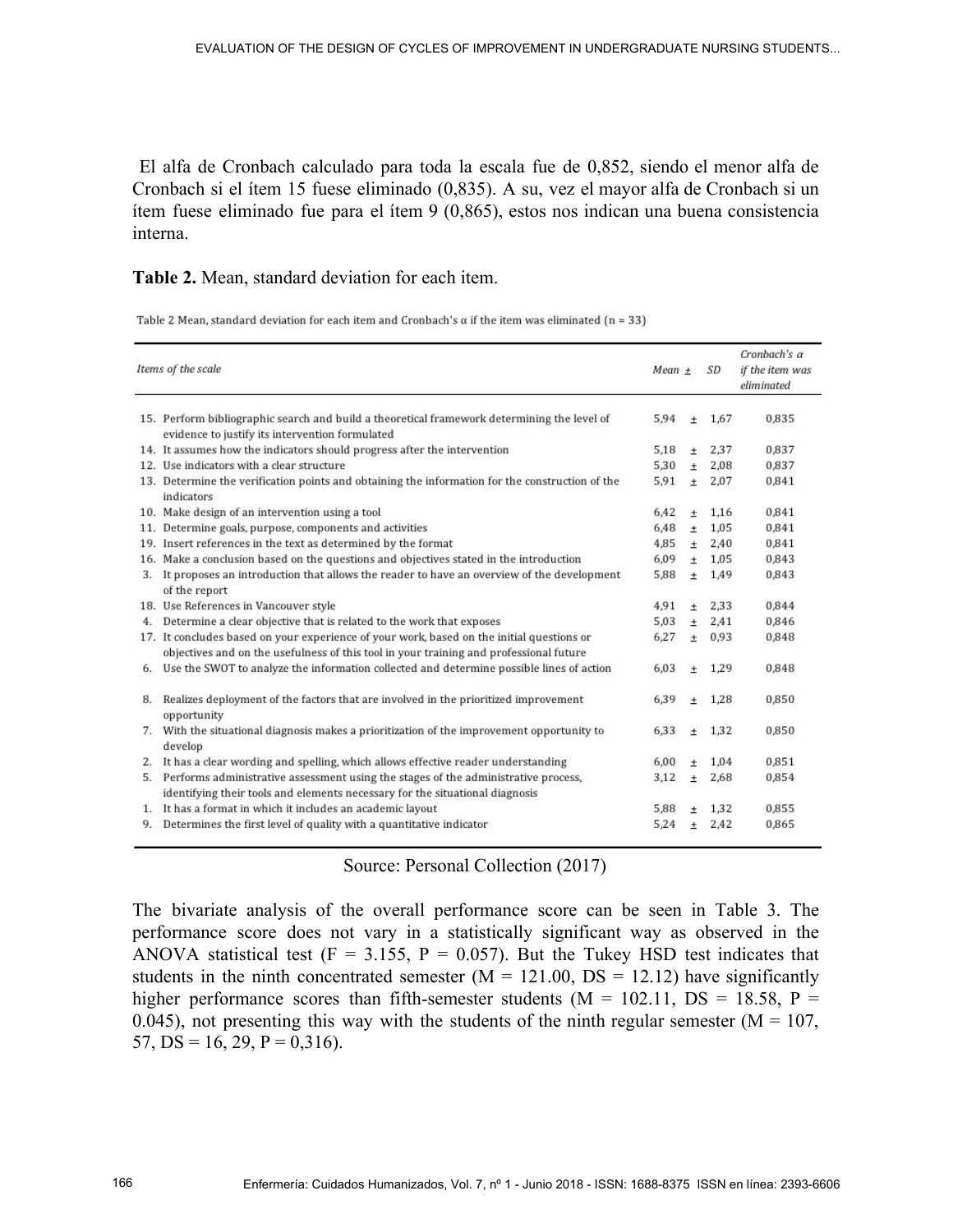| Demographics   |                               | Performance score |          |           | Statistical test           | P        |
|----------------|-------------------------------|-------------------|----------|-----------|----------------------------|----------|
|                | Mean                          |                   | $\pm$ SD |           |                            |          |
| Nivel          |                               |                   |          |           |                            |          |
| Fifth semester |                               | 102,11            |          | $±$ 18,58 | $F = 3.155$                | 0,057    |
|                | Ninth semester (regular)      |                   |          | ± 16,29   |                            |          |
|                | Ninth semester (concentrated) | 121,00            |          | $±$ 12,12 |                            |          |
| (i) Nivel      | (j) Nivel                     |                   |          |           |                            |          |
| Ninth semester | Fifth semester                |                   |          |           | $\mu_i$ - $\mu_j$ = 18,895 | $0.045*$ |
| (concentrated) | Ninth semester<br>(regular)   |                   |          |           | $\mu_i$ - $\mu_j$ = 13,429 | 0.316    |

**Table 3.** Differences in the overall performance score by level  $(n=33)$ <br>Table 3 Differences in the overall performance score by level  $(n=33)$ 

\*. The differences in means is significant at the 0.05 level

Source: Personal Collection (2017)

Extending the bivariate analysis for each item for the ANOVA test, statistically significant performance scores were obtained in item 1 (F = 4.175, P = 0.025), item 5 (F = 27, 217, P  $\leq 0.001$ ), and item 12 (F = 5.650, P = 0.008). Similarly, the Tukey HSD test shows the following detail of significance for each item described above: a) In item 1, fifth grade students have a significantly higher performance score ( $M = 6.37$ , SD = 0.895) than those of the ninth regular semester  $(M = 4.86, DS = 2.035)$ , b) for item 5: there is a lower performance in fifth-grade students ( $M = 1.32$ ,  $DS = 1.376$ ) than in ninth grade students regular level ( $M = 4.86$ ,  $DS = 2.734$ ,  $P < 0.001$ ) and ninth concentrated level ( $M = 6.29$ , DS  $= 0.951$ ,  $P < 0.001$ ), respectively, and c) in item 12 the students of the fifth level have lower performance scores than students of the ninth level  $(P = 0.031)$  and ninth level of concentration ( $P = 0.031$ ).

### **DISCUSSION**

The findings of this study suggest that the higher level in which students completed their subject, the better performance results they obtained. These can be linked to the results of Robinson's study in which the greatest commitment to the development of the project, which is demonstrated by the students through elements such as attendance, previous experiences and maturity of the group, generates better performances (23). In turn, this view can be complemented in that this greater commitment is an indicator of the self-regulation of the apprenticeship, in which the figure of the teacher's direction is gradually displaced by the self-regulation of the group and the knowledge that it achieves in an autonomous way (24).

The environment, as a whole, is an element that must be dealt with by the student and the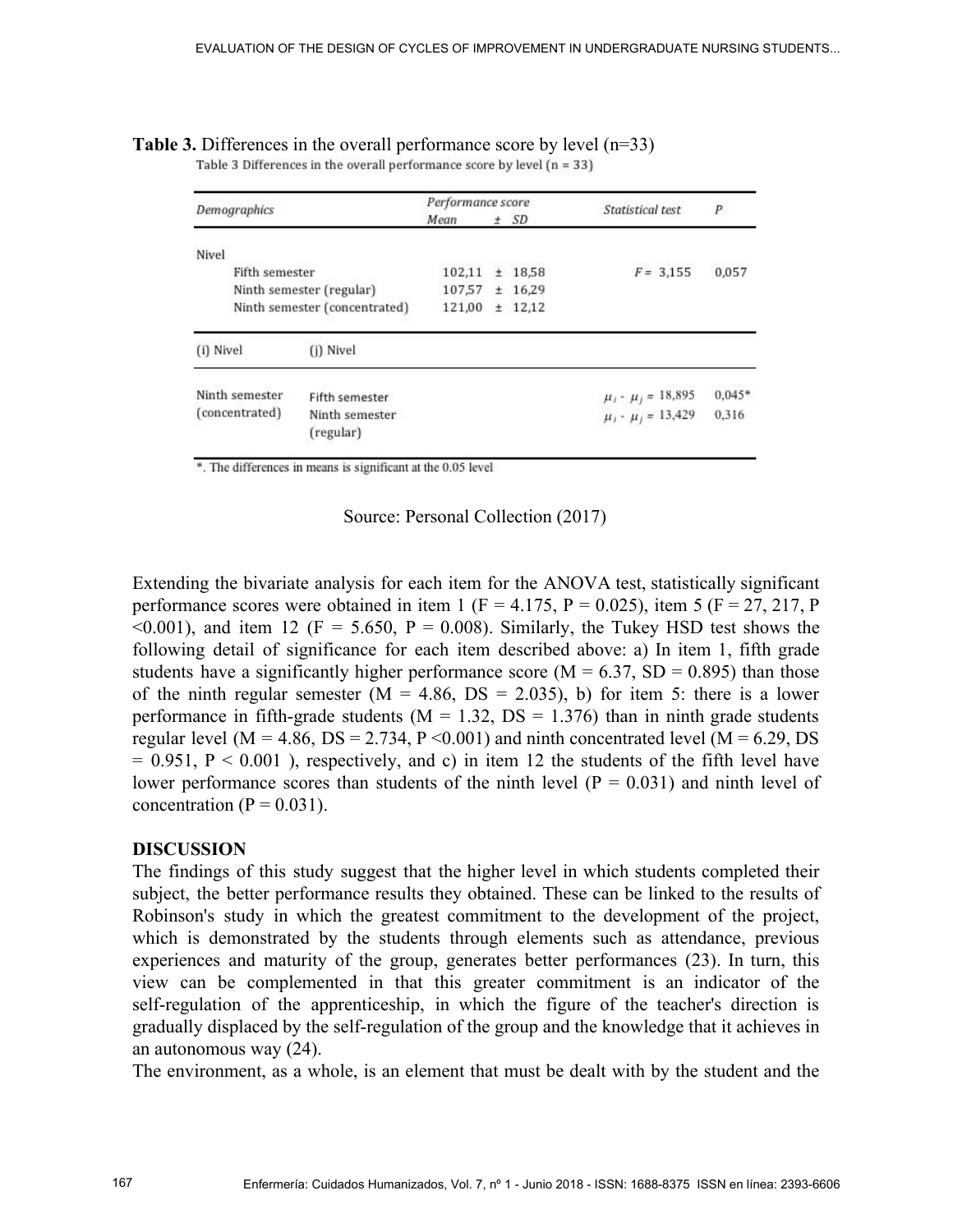teacher during the development of the PBL, a context in which an environment conducive to a constant formative evaluation is generated in which feedback is a key point of the process and especially in the initial stages (24). This environment is characterized as a challenge for the teacher and student, in which the preference of traditional styles of teaching students and the new role of facilitator teacher is stressed, the time and resources elements that facilitate or hinder the process (7). Given the above, coinciding with the results of this study, the greater number of real tutoring hours and the smaller number of students per teacher have better performances in the PBL product.

In relation to the number of students per group, it is not described in the literature reviewed that there is a specific number of members with whom the groups must be formed. But as can be seen in the findings of Lee et al. and Notari et al. it has been seen that the social capacities that are necessary for the development of activities must be high, since it is a constant collaborative process and within this there may be conflicts within each group (25, 26). The characteristics of the group, such as the number of students, the conformation strategy and the maturity they can achieve, are key factors in the success of the task.

On the other hand, some limitations have been recognized in this study. First, although the instrument has an initial reliability analysis with internal consistency through Cronbach's alpha, it becomes necessary in later studies to develop other psychometric methods to establish the instrument's validity and reliability. Second, in spite of the fact that the study seeks to evaluate the impact of the implementation of the strategy, it only considers the performance of the final product, which limits the perception and development of the didactic strategy, for which it would be necessary to develop inquiries to complement these results. Third, the sample is reduced  $(n = 33)$ , so the trends have this limitation for statistical analysis and may distort the results. However, despite the limitations described, the study is a contribution to quantify the phenomenon of study and describe innovative practices in the field of nursing education in undergraduate students, serving as a basis to continue exploring the use of PBL and IC in future investigations.

## **CONCLUSIONS**

The results showed that the instrument (evaluation guideline) that was used in this study has a good reliability for the evaluation of the products of the IC designs. For the evaluation of performance, good results were obtained, but some characteristics were established. They show that the higher-level students (ninth semester), who had a higher number of tutoring hours (36 hours) and fewer students per group (5 students), obtained better results in relation to the rest. Based on the findings, it would be recommended to continue using the instrument for the evaluation of the IC designs and to generate strategies to comply with the characteristics profile that makes the quality of IC products more successful through PBL.

### **BIBLIOGRAPHICAL REFERENCES**

1. Cabal VE, Guarnizo T. M. Enfermería como disciplina. Revista Colombiana de Enfermería. 2016; 6(6):73-81.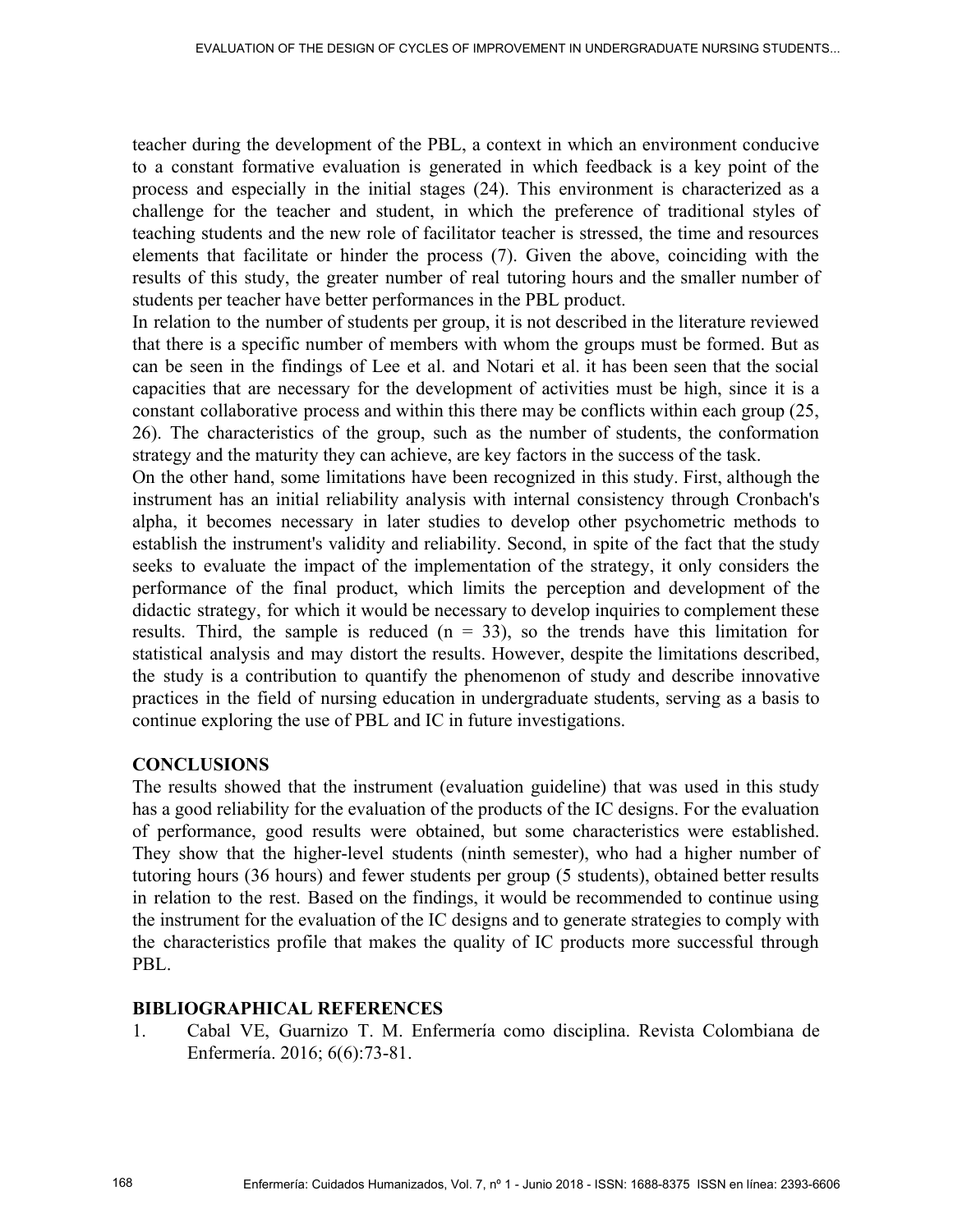- 2. Machuca Contreras F, Medero Loyola K, Zapata Aqueveque C. Cuidados al final de la vida: Una reflexión a partir de los patrones del conocimiento. Cuidado de Enfermería y Educación en Salud. 2015; 2(1):63-83.
- 3. Hills M, Watson J. Creating a caring science curriculum: an emancipatory pedagogy for nursing. New York: Springer; 2011. 310 p.
- 4. Pylyshyn ZW, LePore E. What is cognitive science? [Internet]. Blackwell; 1999 [cited 23 Jul de 2017]. Available from: http://www.cs.ox.ac.uk/ieg/e-library/sources/ruccsbook.pdf
- 5. Lagos Coutiño R, Cárdenas Mas G, Formandoy Morales F, Guerrero Villalba R, Lastra Cid L, Pajkuric Vitezic LE. Manual de técnicas didácticas para el desarrollo de competencias. Primera. Concepción, Chile: Instituto Profesional Virginio Gómez; 2015. 88 p.
- 6. Biasutti M, EL-Deghaidy H. Interdisciplinary project-based learning: an online wiki experience in teacher education. Technology, Pedagogy and Education. 2015; 24(3):339-55.
- 7. Harmer N, Strokes A. The benefits and challenge of project-based learning. A review of the literature [Internet]. United Kingdom: Plymouth University; 2014 [cited 24 Jul de 2017] p. 38. (PedRIO). Report No.: 6. Available from: https://www1.plymouth.ac.uk/research/pedrio/Documents/PedRIO%20Paper%206.p df
- 8. Cabadas Avión R. La calidad asistencial: ¿de qué estamos hablando? Cirugía Mayor Ambulatoria. 2015; 20(2):79-82.
- 9. Rodríguez Pérez MP, Grande Arnesto M. Calidad asistencial: Concepto, dimensiones y desarrollo operativo [Internet]. Madrid, España: Escuela Nacional de Sanidad; 2014 [cited 25 de Jul de 2017] p. 35. Available from: http://e-spacio.uned.es/fez/eserv/bibliuned:500957/n14-1\_Calidad\_asistencial.pdf
- 10. Salinas M, Flores E, López-Garrigós M, Díaz E, Esteban P, Leiva-Salinas C. Aplicación de un método de mejora continua para la selección de los marcadores diagnóstico de pancreatitis aguda en un servicio de urgencias. Emergencias. 2017; 29:113-6.
- 11. Patón Villar F, Lorente Granados G, Fernández-Lasquetty Blanc B, Hernández Martínez A, Escot Higueras S, Quero Palomino M, et al. Plan de mejora continua en prevención-tratamiento de úlceras por presión según el ciclo de Deming. Gerokomos. 2013; 24(3):125-31.
- 12. Machuca Contreras F. Evaluación y Mejora del Mantenimiento del Potencial Donante en la Unidad de Cuidados Intensivos Adultos del Hospital San Pablo de Coquimbo, Chile. Cuidado de Enfermería y Educación en Salud. 2014; 1(1):16-24.
- 13. Calle-Urra JE, Parra-Hidalgo P, Saturno-Hernández P, Fonseca-Miranda Y, Martínez-Martínez M. Evaluación y mejora de la calidad de los documentos de consentimiento informado en nueve hospitales del servicio murciano de salud. Revista Española de Salud Pública. 2015; 89(3):307-19.
- 14. Saturno Hernández PJ. Gestión de la Calidad. Concepto y componentes de un programa de gestión de la calidad. 2a ed. Murcia, España: Universidad de Murcia;